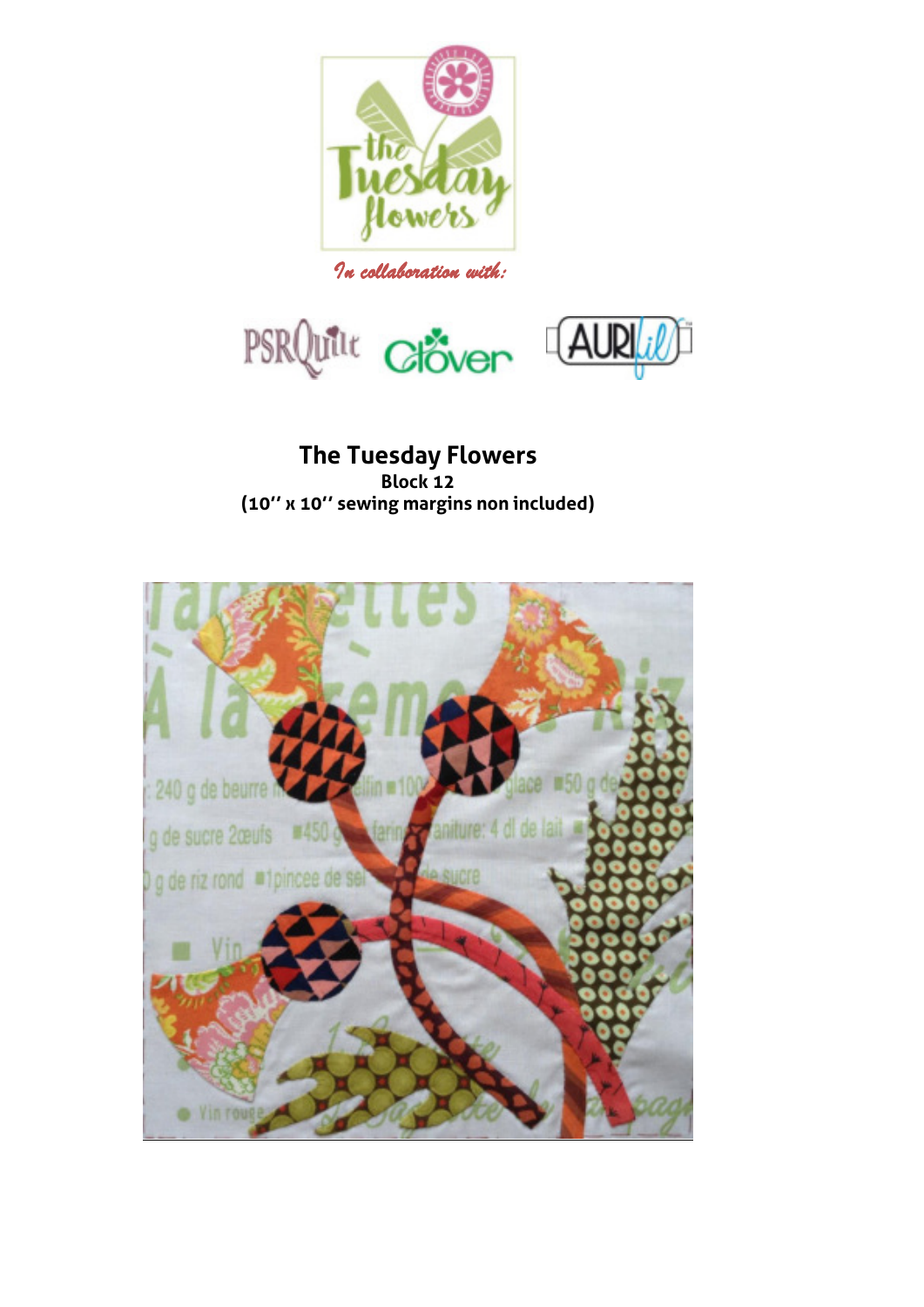## **General points:**

The given measures for the cutting include the  $\frac{1}{4}$ " sewing margins, rounded up to  $\frac{1}{2}$ " for both.

For the appliqués, add your favorite sewing margin around the templates. *I personally applique the flowers à bord franc, without sewing margins but I line it with double-sided adhesive veil. For the stems, I make 3 bias as beneath.* 

*The measures on the plans are without the seams.* 

**Double-sided adhesive veil: Heat'n Bond from Therm-o-Web which is sold by PSR Quilt CLOVER 12mm fusible bias tape maker ref 4013 and the 10mm interlining ribbon ref: 4042 CLOVER mini ion 8003EU AURIFIL (Lana) cotton and wool thread** 

**The cutting: In a background fabric: 1 square A 10 ½'' side In 2 fabrics for the leaves: a total of 1 leaf B and 1 leaf C In 3 fabrics for the stems D, E, F: a bias of 1'' x 10'' for each (measures of the bias non folded) In a fabric for the petals: 3 pieces G In a fabric for the center of the flowers: 3 circles H** 

## **Realisation:**

Pattern 1: On the square A, by transparence, report the motif to applique in the middle.



Sch<sub>1</sub>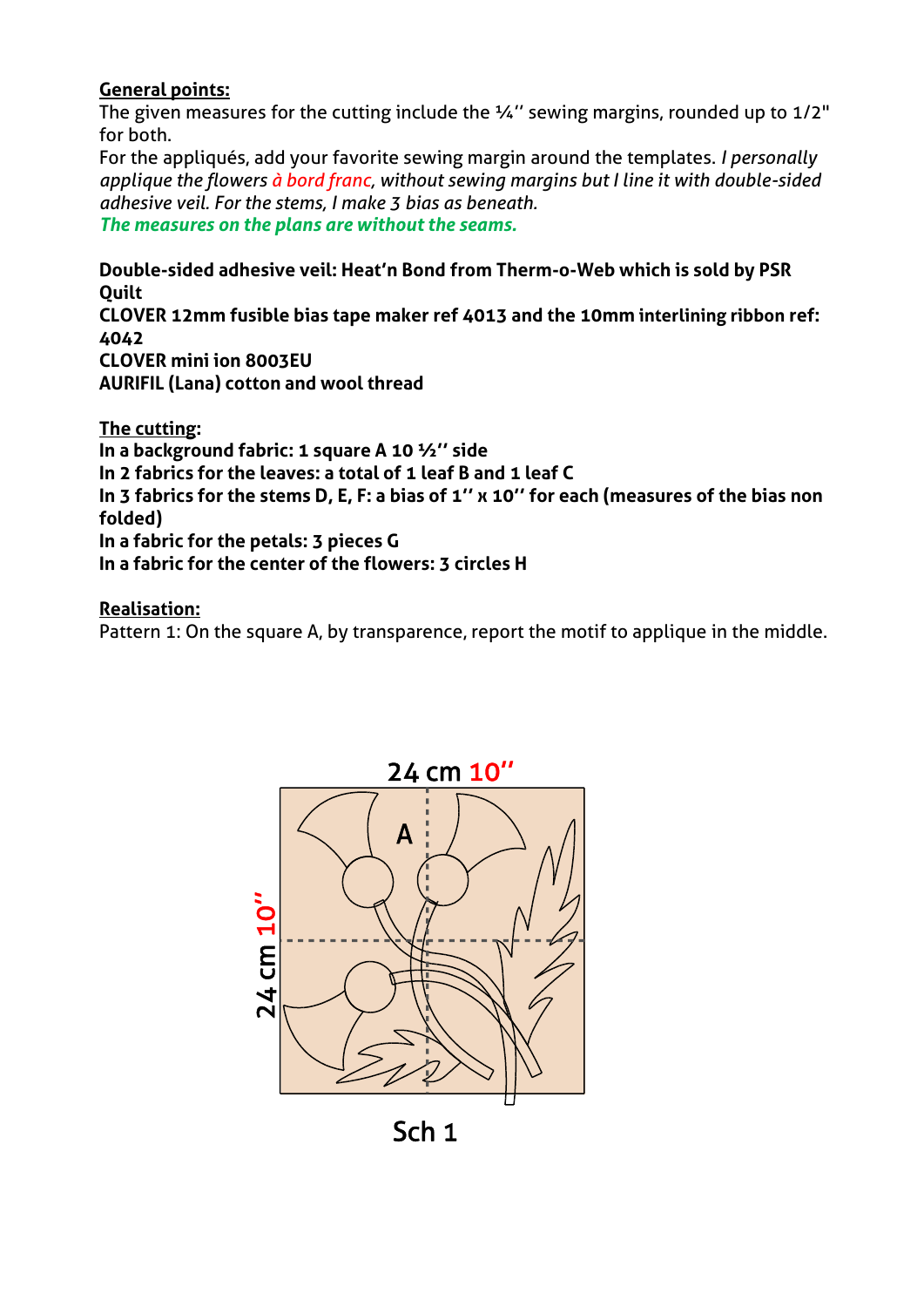Pattern 2: Applique the leaves B and C in place according to your favorite method. On the video, I explain how to do the raw edge appliqué technique.



Sch<sub>2</sub>

Pattern 3: Make each one of the stems D, E and F with the fusible bias tape maker n°12 and its 10mm interlining ribbon by Clover.

Applique the stem D in place. Keep a sewing flat margin with its two ends.

Applique the stems E and F by only leaving a margin on the upper end, the other one being neatly folded.

Then applique the pieces G, and then the circles H.

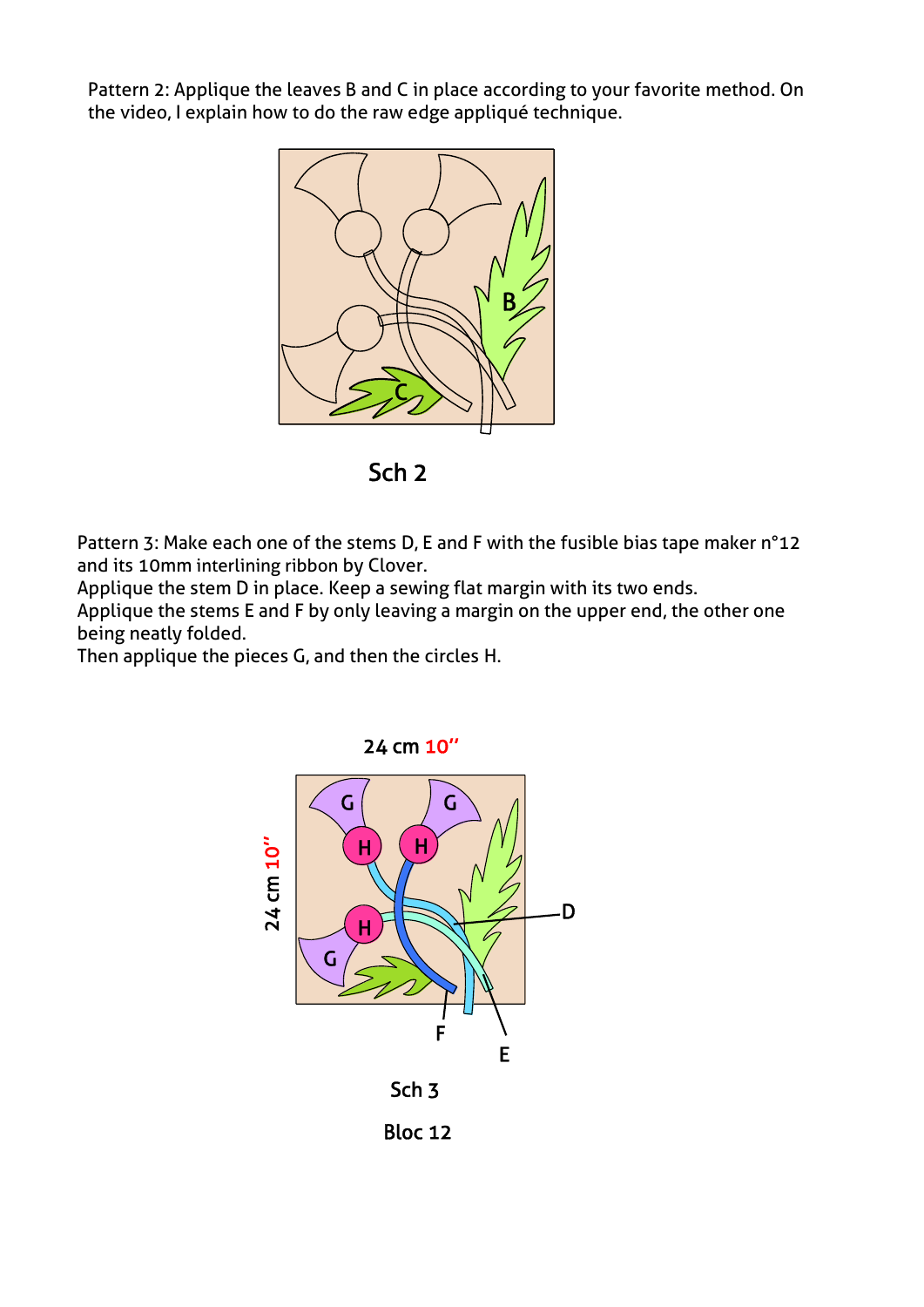